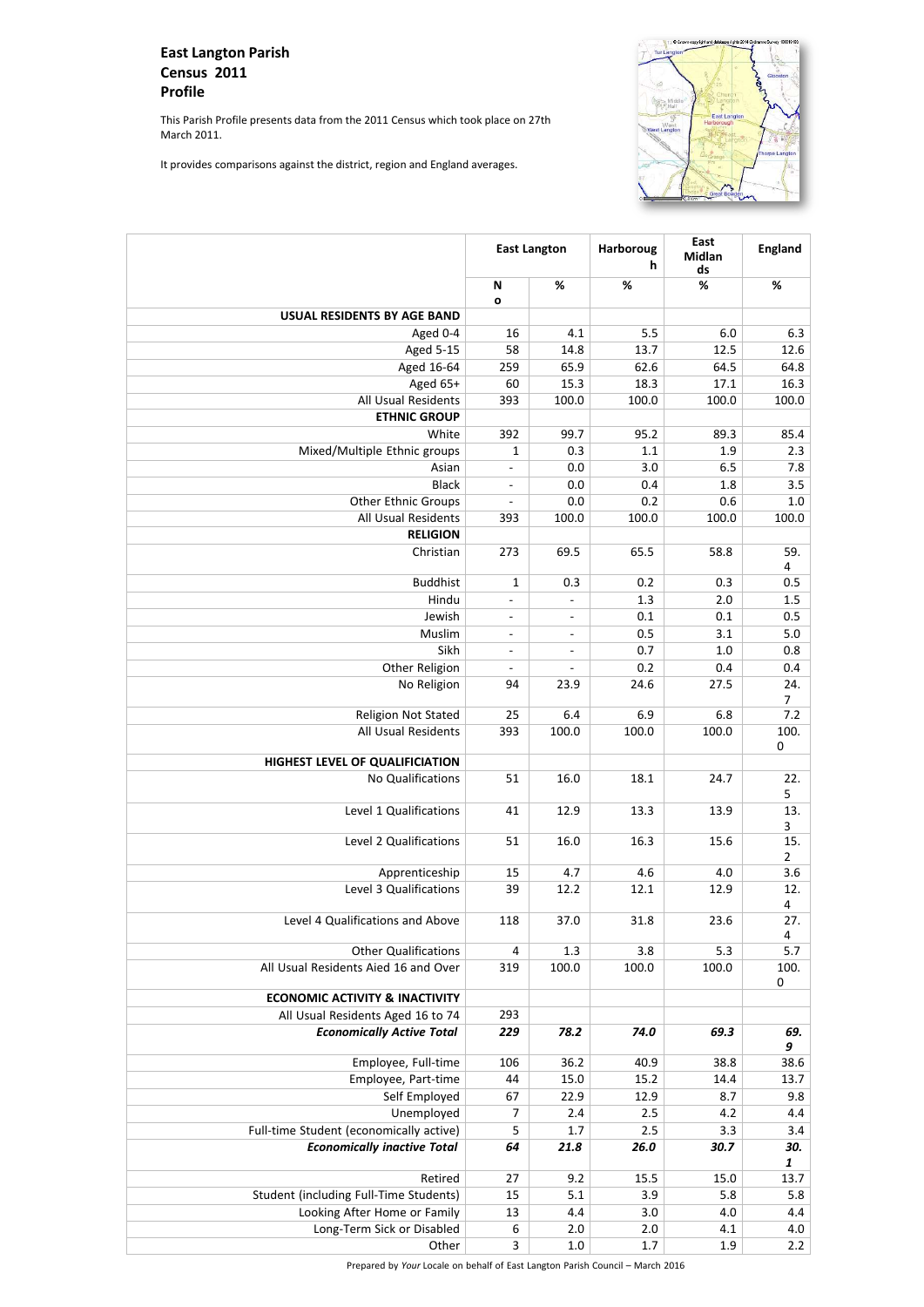| %<br>%<br>%<br>%<br>N<br>$\mathbf{o}$<br><b>METHOD OF TRAVEL TO WORK</b><br>28<br>9.6<br>5.7<br>3.3<br>3.5<br>Work Mainly at or From Home<br>Underground, Metro, Light Rail, Tram<br>0.2<br>0.0<br>0.1<br>2.6<br>$\blacksquare$<br>0.9<br>3.5<br>7<br>2.4<br>1.4<br>Train<br>Bus, Minibus or Coach<br>4.9<br>$\mathbf 1$<br>0.3<br>4.0<br>1.4<br>0.3<br>0.3<br>0.0<br>0.1<br>Taxi<br>$\blacksquare$<br>Motorcycle, Scooter or Moped<br>0.5<br>0.5<br>1<br>0.3<br>0.4<br>Driving a Car or Van<br>162<br>36.9<br>55.3<br>50.3<br>42.2<br>Passenger in a Car or Van<br>3.9<br>3.3<br>9<br>3.0<br>3.1<br>1.8<br>1.9<br>0.3<br>1.5<br><b>Bicycle</b><br>1<br>6.9<br>7.1<br>6.9<br>On Foot<br>12<br>4.1<br>Other Method of Travel to Work<br>0.3<br>0.4<br>0.0<br>0.4<br>Not in Employment<br>72<br>28.8<br>35.7<br>35.3<br>24.6<br>All Usual Residents Aged 16 to 74<br>293<br>100.0<br>100.0<br>100.0<br>100.0<br><b>HEALTH</b><br>Very Good Health<br>239<br>60.8<br>50.9<br>45.3<br>47.2<br><b>Good Health</b><br>28.2<br>34.2<br>111<br>34.3<br>35.1<br>13.1<br>Fair Health<br>33<br>8.4<br>11.4<br>14.0<br><b>Bad Health</b><br>9<br>4.3<br>4.2<br>2.3<br>2.7<br>Very Bad Health<br>1.2<br>1.2<br>0.3<br>0.8<br>1<br>100.0<br><b>All Usual Residents</b><br>393<br>100.0<br>100.0<br>100.0<br>Long-Term Health Problem or Disability<br>Day-to-Day Activities Limited a Lot<br>5.9<br>8.3<br>18<br>4.6<br>8.7<br>Day-to-Day Activities Limited a Little<br>8.6<br>9.9<br>9.3<br>6.1<br>24<br>82.<br>Day-to-Day Activities Not Limited<br>89.3<br>85.4<br>81.4<br>351<br>4<br>100.0<br>100.0<br><b>All Usual Residents</b><br>393<br>100.0<br>100.<br>0<br><b>Provision of Unpaid Care</b><br>89.2<br>Provides No Unpaid Care<br>88.8<br>89.5<br>89.<br>349<br>8<br>6.5<br>Provides 1 to 19 Hours Unpaid Care a Week<br>7.7<br>6.9<br>33<br>8.4<br>Provides 20 to 49 Hours Unpaid Care a Week<br>0.8<br>1.1<br>1.4<br>3<br>1.4<br>Provides 50 or More Hours Unpaid Care a Week<br>2.0<br>1.8<br>2.5<br>2.4<br>8<br><b>All Usual Residents</b><br>100.0<br>100.0<br>100.0<br>100.<br>393<br>0<br><b>HOUSEHOLDS AND HOUSEHOLD SPACES</b><br>100.0<br>100.0<br>100.0<br>100.<br>All Household Spaces<br>162<br>$\mathbf 0$<br>96.3<br>96.6<br>95.<br>Household Spaces With At Least One Usual Resident<br>156<br>96.0<br>6<br>3.7<br>Household Spaces With No Usual Residents<br>3.4<br>4.0<br>4.3<br><b>TENURE</b><br>100.0<br>All occupied Households<br>100.0<br>100.0<br>100.0<br>156<br><b>Owned; Owned Outright</b><br>35.9<br>38.4<br>32.8<br>30.6<br>56<br>Owned; Owned with a Mortgage or Loan<br>39.7<br>34.5<br>32.8<br>45.5<br>71<br>Shared Ownership (Part Owned and Part Rented)<br>0.7<br>0.8<br>0.0<br>1.2<br>$\overline{\phantom{0}}$<br>Social Rented; Rented from Council (Local Authority)<br>10.1<br>9.4<br>3<br>1.9<br>1.4<br>8.3<br>Social Rented; Other<br>12<br>7.0<br>5.7<br>7.7<br>Private Rented; Private Landlord or Letting Agency<br>15.4<br>11<br>10.1<br>13.6<br>7.1<br>1.3<br>Private Rented; Other<br>0.6<br>1.1<br>1.4<br>$\mathbf{1}$<br>1.3<br>1.3<br>Living Rent Free<br>$\overline{2}$<br>1.3<br>1.1<br><b>ACCOMMODATION TYPE</b><br>100.0<br>All occupied households<br>100.0<br>100.0<br>100.0<br>156<br>Detached<br>32.5<br>22.4<br>48<br>30.8<br>48.4<br>Semi-Detached<br>28.9<br>31.2<br>65<br>41.7<br>35.5<br>24.5<br><b>Terraced</b><br>36<br>23.1<br>20.4<br>15.1<br>21.2<br>7<br>4.5<br>7.2<br>11.1<br>Flat, Maisonette or Apartment<br>Caravan or Other Mobile or Temporary Structure<br>0.0<br>0.4<br>0.4<br>0.4<br>$\blacksquare$ | <b>East Langton</b> |  | <b>Harboroug</b><br>h | East<br><b>Midlan</b><br>ds | <b>England</b> |
|-----------------------------------------------------------------------------------------------------------------------------------------------------------------------------------------------------------------------------------------------------------------------------------------------------------------------------------------------------------------------------------------------------------------------------------------------------------------------------------------------------------------------------------------------------------------------------------------------------------------------------------------------------------------------------------------------------------------------------------------------------------------------------------------------------------------------------------------------------------------------------------------------------------------------------------------------------------------------------------------------------------------------------------------------------------------------------------------------------------------------------------------------------------------------------------------------------------------------------------------------------------------------------------------------------------------------------------------------------------------------------------------------------------------------------------------------------------------------------------------------------------------------------------------------------------------------------------------------------------------------------------------------------------------------------------------------------------------------------------------------------------------------------------------------------------------------------------------------------------------------------------------------------------------------------------------------------------------------------------------------------------------------------------------------------------------------------------------------------------------------------------------------------------------------------------------------------------------------------------------------------------------------------------------------------------------------------------------------------------------------------------------------------------------------------------------------------------------------------------------------------------------------------------------------------------------------------------------------------------------------------------------------------------------------------------------------------------------------------------------------------------------------------------------------------------------------------------------------------------------------------------------------------------------------------------------------------------------------------------------------------------------------------------------------------------------------------------------------------------------------------------------------------------------------------------------------------------------------------------------------------------------------------------------------------------------------------------------------------------------------------------------------------------------------------------------------------------------------------------------------------------------------------------------------------------------------------------|---------------------|--|-----------------------|-----------------------------|----------------|
|                                                                                                                                                                                                                                                                                                                                                                                                                                                                                                                                                                                                                                                                                                                                                                                                                                                                                                                                                                                                                                                                                                                                                                                                                                                                                                                                                                                                                                                                                                                                                                                                                                                                                                                                                                                                                                                                                                                                                                                                                                                                                                                                                                                                                                                                                                                                                                                                                                                                                                                                                                                                                                                                                                                                                                                                                                                                                                                                                                                                                                                                                                                                                                                                                                                                                                                                                                                                                                                                                                                                                                                   |                     |  |                       |                             |                |
|                                                                                                                                                                                                                                                                                                                                                                                                                                                                                                                                                                                                                                                                                                                                                                                                                                                                                                                                                                                                                                                                                                                                                                                                                                                                                                                                                                                                                                                                                                                                                                                                                                                                                                                                                                                                                                                                                                                                                                                                                                                                                                                                                                                                                                                                                                                                                                                                                                                                                                                                                                                                                                                                                                                                                                                                                                                                                                                                                                                                                                                                                                                                                                                                                                                                                                                                                                                                                                                                                                                                                                                   |                     |  |                       |                             |                |
|                                                                                                                                                                                                                                                                                                                                                                                                                                                                                                                                                                                                                                                                                                                                                                                                                                                                                                                                                                                                                                                                                                                                                                                                                                                                                                                                                                                                                                                                                                                                                                                                                                                                                                                                                                                                                                                                                                                                                                                                                                                                                                                                                                                                                                                                                                                                                                                                                                                                                                                                                                                                                                                                                                                                                                                                                                                                                                                                                                                                                                                                                                                                                                                                                                                                                                                                                                                                                                                                                                                                                                                   |                     |  |                       |                             |                |
|                                                                                                                                                                                                                                                                                                                                                                                                                                                                                                                                                                                                                                                                                                                                                                                                                                                                                                                                                                                                                                                                                                                                                                                                                                                                                                                                                                                                                                                                                                                                                                                                                                                                                                                                                                                                                                                                                                                                                                                                                                                                                                                                                                                                                                                                                                                                                                                                                                                                                                                                                                                                                                                                                                                                                                                                                                                                                                                                                                                                                                                                                                                                                                                                                                                                                                                                                                                                                                                                                                                                                                                   |                     |  |                       |                             |                |
|                                                                                                                                                                                                                                                                                                                                                                                                                                                                                                                                                                                                                                                                                                                                                                                                                                                                                                                                                                                                                                                                                                                                                                                                                                                                                                                                                                                                                                                                                                                                                                                                                                                                                                                                                                                                                                                                                                                                                                                                                                                                                                                                                                                                                                                                                                                                                                                                                                                                                                                                                                                                                                                                                                                                                                                                                                                                                                                                                                                                                                                                                                                                                                                                                                                                                                                                                                                                                                                                                                                                                                                   |                     |  |                       |                             |                |
|                                                                                                                                                                                                                                                                                                                                                                                                                                                                                                                                                                                                                                                                                                                                                                                                                                                                                                                                                                                                                                                                                                                                                                                                                                                                                                                                                                                                                                                                                                                                                                                                                                                                                                                                                                                                                                                                                                                                                                                                                                                                                                                                                                                                                                                                                                                                                                                                                                                                                                                                                                                                                                                                                                                                                                                                                                                                                                                                                                                                                                                                                                                                                                                                                                                                                                                                                                                                                                                                                                                                                                                   |                     |  |                       |                             |                |
|                                                                                                                                                                                                                                                                                                                                                                                                                                                                                                                                                                                                                                                                                                                                                                                                                                                                                                                                                                                                                                                                                                                                                                                                                                                                                                                                                                                                                                                                                                                                                                                                                                                                                                                                                                                                                                                                                                                                                                                                                                                                                                                                                                                                                                                                                                                                                                                                                                                                                                                                                                                                                                                                                                                                                                                                                                                                                                                                                                                                                                                                                                                                                                                                                                                                                                                                                                                                                                                                                                                                                                                   |                     |  |                       |                             |                |
|                                                                                                                                                                                                                                                                                                                                                                                                                                                                                                                                                                                                                                                                                                                                                                                                                                                                                                                                                                                                                                                                                                                                                                                                                                                                                                                                                                                                                                                                                                                                                                                                                                                                                                                                                                                                                                                                                                                                                                                                                                                                                                                                                                                                                                                                                                                                                                                                                                                                                                                                                                                                                                                                                                                                                                                                                                                                                                                                                                                                                                                                                                                                                                                                                                                                                                                                                                                                                                                                                                                                                                                   |                     |  |                       |                             |                |
|                                                                                                                                                                                                                                                                                                                                                                                                                                                                                                                                                                                                                                                                                                                                                                                                                                                                                                                                                                                                                                                                                                                                                                                                                                                                                                                                                                                                                                                                                                                                                                                                                                                                                                                                                                                                                                                                                                                                                                                                                                                                                                                                                                                                                                                                                                                                                                                                                                                                                                                                                                                                                                                                                                                                                                                                                                                                                                                                                                                                                                                                                                                                                                                                                                                                                                                                                                                                                                                                                                                                                                                   |                     |  |                       |                             |                |
|                                                                                                                                                                                                                                                                                                                                                                                                                                                                                                                                                                                                                                                                                                                                                                                                                                                                                                                                                                                                                                                                                                                                                                                                                                                                                                                                                                                                                                                                                                                                                                                                                                                                                                                                                                                                                                                                                                                                                                                                                                                                                                                                                                                                                                                                                                                                                                                                                                                                                                                                                                                                                                                                                                                                                                                                                                                                                                                                                                                                                                                                                                                                                                                                                                                                                                                                                                                                                                                                                                                                                                                   |                     |  |                       |                             |                |
|                                                                                                                                                                                                                                                                                                                                                                                                                                                                                                                                                                                                                                                                                                                                                                                                                                                                                                                                                                                                                                                                                                                                                                                                                                                                                                                                                                                                                                                                                                                                                                                                                                                                                                                                                                                                                                                                                                                                                                                                                                                                                                                                                                                                                                                                                                                                                                                                                                                                                                                                                                                                                                                                                                                                                                                                                                                                                                                                                                                                                                                                                                                                                                                                                                                                                                                                                                                                                                                                                                                                                                                   |                     |  |                       |                             |                |
|                                                                                                                                                                                                                                                                                                                                                                                                                                                                                                                                                                                                                                                                                                                                                                                                                                                                                                                                                                                                                                                                                                                                                                                                                                                                                                                                                                                                                                                                                                                                                                                                                                                                                                                                                                                                                                                                                                                                                                                                                                                                                                                                                                                                                                                                                                                                                                                                                                                                                                                                                                                                                                                                                                                                                                                                                                                                                                                                                                                                                                                                                                                                                                                                                                                                                                                                                                                                                                                                                                                                                                                   |                     |  |                       |                             |                |
|                                                                                                                                                                                                                                                                                                                                                                                                                                                                                                                                                                                                                                                                                                                                                                                                                                                                                                                                                                                                                                                                                                                                                                                                                                                                                                                                                                                                                                                                                                                                                                                                                                                                                                                                                                                                                                                                                                                                                                                                                                                                                                                                                                                                                                                                                                                                                                                                                                                                                                                                                                                                                                                                                                                                                                                                                                                                                                                                                                                                                                                                                                                                                                                                                                                                                                                                                                                                                                                                                                                                                                                   |                     |  |                       |                             |                |
|                                                                                                                                                                                                                                                                                                                                                                                                                                                                                                                                                                                                                                                                                                                                                                                                                                                                                                                                                                                                                                                                                                                                                                                                                                                                                                                                                                                                                                                                                                                                                                                                                                                                                                                                                                                                                                                                                                                                                                                                                                                                                                                                                                                                                                                                                                                                                                                                                                                                                                                                                                                                                                                                                                                                                                                                                                                                                                                                                                                                                                                                                                                                                                                                                                                                                                                                                                                                                                                                                                                                                                                   |                     |  |                       |                             |                |
|                                                                                                                                                                                                                                                                                                                                                                                                                                                                                                                                                                                                                                                                                                                                                                                                                                                                                                                                                                                                                                                                                                                                                                                                                                                                                                                                                                                                                                                                                                                                                                                                                                                                                                                                                                                                                                                                                                                                                                                                                                                                                                                                                                                                                                                                                                                                                                                                                                                                                                                                                                                                                                                                                                                                                                                                                                                                                                                                                                                                                                                                                                                                                                                                                                                                                                                                                                                                                                                                                                                                                                                   |                     |  |                       |                             |                |
|                                                                                                                                                                                                                                                                                                                                                                                                                                                                                                                                                                                                                                                                                                                                                                                                                                                                                                                                                                                                                                                                                                                                                                                                                                                                                                                                                                                                                                                                                                                                                                                                                                                                                                                                                                                                                                                                                                                                                                                                                                                                                                                                                                                                                                                                                                                                                                                                                                                                                                                                                                                                                                                                                                                                                                                                                                                                                                                                                                                                                                                                                                                                                                                                                                                                                                                                                                                                                                                                                                                                                                                   |                     |  |                       |                             |                |
|                                                                                                                                                                                                                                                                                                                                                                                                                                                                                                                                                                                                                                                                                                                                                                                                                                                                                                                                                                                                                                                                                                                                                                                                                                                                                                                                                                                                                                                                                                                                                                                                                                                                                                                                                                                                                                                                                                                                                                                                                                                                                                                                                                                                                                                                                                                                                                                                                                                                                                                                                                                                                                                                                                                                                                                                                                                                                                                                                                                                                                                                                                                                                                                                                                                                                                                                                                                                                                                                                                                                                                                   |                     |  |                       |                             |                |
|                                                                                                                                                                                                                                                                                                                                                                                                                                                                                                                                                                                                                                                                                                                                                                                                                                                                                                                                                                                                                                                                                                                                                                                                                                                                                                                                                                                                                                                                                                                                                                                                                                                                                                                                                                                                                                                                                                                                                                                                                                                                                                                                                                                                                                                                                                                                                                                                                                                                                                                                                                                                                                                                                                                                                                                                                                                                                                                                                                                                                                                                                                                                                                                                                                                                                                                                                                                                                                                                                                                                                                                   |                     |  |                       |                             |                |
|                                                                                                                                                                                                                                                                                                                                                                                                                                                                                                                                                                                                                                                                                                                                                                                                                                                                                                                                                                                                                                                                                                                                                                                                                                                                                                                                                                                                                                                                                                                                                                                                                                                                                                                                                                                                                                                                                                                                                                                                                                                                                                                                                                                                                                                                                                                                                                                                                                                                                                                                                                                                                                                                                                                                                                                                                                                                                                                                                                                                                                                                                                                                                                                                                                                                                                                                                                                                                                                                                                                                                                                   |                     |  |                       |                             |                |
|                                                                                                                                                                                                                                                                                                                                                                                                                                                                                                                                                                                                                                                                                                                                                                                                                                                                                                                                                                                                                                                                                                                                                                                                                                                                                                                                                                                                                                                                                                                                                                                                                                                                                                                                                                                                                                                                                                                                                                                                                                                                                                                                                                                                                                                                                                                                                                                                                                                                                                                                                                                                                                                                                                                                                                                                                                                                                                                                                                                                                                                                                                                                                                                                                                                                                                                                                                                                                                                                                                                                                                                   |                     |  |                       |                             |                |
|                                                                                                                                                                                                                                                                                                                                                                                                                                                                                                                                                                                                                                                                                                                                                                                                                                                                                                                                                                                                                                                                                                                                                                                                                                                                                                                                                                                                                                                                                                                                                                                                                                                                                                                                                                                                                                                                                                                                                                                                                                                                                                                                                                                                                                                                                                                                                                                                                                                                                                                                                                                                                                                                                                                                                                                                                                                                                                                                                                                                                                                                                                                                                                                                                                                                                                                                                                                                                                                                                                                                                                                   |                     |  |                       |                             |                |
|                                                                                                                                                                                                                                                                                                                                                                                                                                                                                                                                                                                                                                                                                                                                                                                                                                                                                                                                                                                                                                                                                                                                                                                                                                                                                                                                                                                                                                                                                                                                                                                                                                                                                                                                                                                                                                                                                                                                                                                                                                                                                                                                                                                                                                                                                                                                                                                                                                                                                                                                                                                                                                                                                                                                                                                                                                                                                                                                                                                                                                                                                                                                                                                                                                                                                                                                                                                                                                                                                                                                                                                   |                     |  |                       |                             |                |
|                                                                                                                                                                                                                                                                                                                                                                                                                                                                                                                                                                                                                                                                                                                                                                                                                                                                                                                                                                                                                                                                                                                                                                                                                                                                                                                                                                                                                                                                                                                                                                                                                                                                                                                                                                                                                                                                                                                                                                                                                                                                                                                                                                                                                                                                                                                                                                                                                                                                                                                                                                                                                                                                                                                                                                                                                                                                                                                                                                                                                                                                                                                                                                                                                                                                                                                                                                                                                                                                                                                                                                                   |                     |  |                       |                             |                |
|                                                                                                                                                                                                                                                                                                                                                                                                                                                                                                                                                                                                                                                                                                                                                                                                                                                                                                                                                                                                                                                                                                                                                                                                                                                                                                                                                                                                                                                                                                                                                                                                                                                                                                                                                                                                                                                                                                                                                                                                                                                                                                                                                                                                                                                                                                                                                                                                                                                                                                                                                                                                                                                                                                                                                                                                                                                                                                                                                                                                                                                                                                                                                                                                                                                                                                                                                                                                                                                                                                                                                                                   |                     |  |                       |                             |                |
|                                                                                                                                                                                                                                                                                                                                                                                                                                                                                                                                                                                                                                                                                                                                                                                                                                                                                                                                                                                                                                                                                                                                                                                                                                                                                                                                                                                                                                                                                                                                                                                                                                                                                                                                                                                                                                                                                                                                                                                                                                                                                                                                                                                                                                                                                                                                                                                                                                                                                                                                                                                                                                                                                                                                                                                                                                                                                                                                                                                                                                                                                                                                                                                                                                                                                                                                                                                                                                                                                                                                                                                   |                     |  |                       |                             |                |
|                                                                                                                                                                                                                                                                                                                                                                                                                                                                                                                                                                                                                                                                                                                                                                                                                                                                                                                                                                                                                                                                                                                                                                                                                                                                                                                                                                                                                                                                                                                                                                                                                                                                                                                                                                                                                                                                                                                                                                                                                                                                                                                                                                                                                                                                                                                                                                                                                                                                                                                                                                                                                                                                                                                                                                                                                                                                                                                                                                                                                                                                                                                                                                                                                                                                                                                                                                                                                                                                                                                                                                                   |                     |  |                       |                             |                |
|                                                                                                                                                                                                                                                                                                                                                                                                                                                                                                                                                                                                                                                                                                                                                                                                                                                                                                                                                                                                                                                                                                                                                                                                                                                                                                                                                                                                                                                                                                                                                                                                                                                                                                                                                                                                                                                                                                                                                                                                                                                                                                                                                                                                                                                                                                                                                                                                                                                                                                                                                                                                                                                                                                                                                                                                                                                                                                                                                                                                                                                                                                                                                                                                                                                                                                                                                                                                                                                                                                                                                                                   |                     |  |                       |                             |                |
|                                                                                                                                                                                                                                                                                                                                                                                                                                                                                                                                                                                                                                                                                                                                                                                                                                                                                                                                                                                                                                                                                                                                                                                                                                                                                                                                                                                                                                                                                                                                                                                                                                                                                                                                                                                                                                                                                                                                                                                                                                                                                                                                                                                                                                                                                                                                                                                                                                                                                                                                                                                                                                                                                                                                                                                                                                                                                                                                                                                                                                                                                                                                                                                                                                                                                                                                                                                                                                                                                                                                                                                   |                     |  |                       |                             |                |
|                                                                                                                                                                                                                                                                                                                                                                                                                                                                                                                                                                                                                                                                                                                                                                                                                                                                                                                                                                                                                                                                                                                                                                                                                                                                                                                                                                                                                                                                                                                                                                                                                                                                                                                                                                                                                                                                                                                                                                                                                                                                                                                                                                                                                                                                                                                                                                                                                                                                                                                                                                                                                                                                                                                                                                                                                                                                                                                                                                                                                                                                                                                                                                                                                                                                                                                                                                                                                                                                                                                                                                                   |                     |  |                       |                             |                |
|                                                                                                                                                                                                                                                                                                                                                                                                                                                                                                                                                                                                                                                                                                                                                                                                                                                                                                                                                                                                                                                                                                                                                                                                                                                                                                                                                                                                                                                                                                                                                                                                                                                                                                                                                                                                                                                                                                                                                                                                                                                                                                                                                                                                                                                                                                                                                                                                                                                                                                                                                                                                                                                                                                                                                                                                                                                                                                                                                                                                                                                                                                                                                                                                                                                                                                                                                                                                                                                                                                                                                                                   |                     |  |                       |                             |                |
|                                                                                                                                                                                                                                                                                                                                                                                                                                                                                                                                                                                                                                                                                                                                                                                                                                                                                                                                                                                                                                                                                                                                                                                                                                                                                                                                                                                                                                                                                                                                                                                                                                                                                                                                                                                                                                                                                                                                                                                                                                                                                                                                                                                                                                                                                                                                                                                                                                                                                                                                                                                                                                                                                                                                                                                                                                                                                                                                                                                                                                                                                                                                                                                                                                                                                                                                                                                                                                                                                                                                                                                   |                     |  |                       |                             |                |
|                                                                                                                                                                                                                                                                                                                                                                                                                                                                                                                                                                                                                                                                                                                                                                                                                                                                                                                                                                                                                                                                                                                                                                                                                                                                                                                                                                                                                                                                                                                                                                                                                                                                                                                                                                                                                                                                                                                                                                                                                                                                                                                                                                                                                                                                                                                                                                                                                                                                                                                                                                                                                                                                                                                                                                                                                                                                                                                                                                                                                                                                                                                                                                                                                                                                                                                                                                                                                                                                                                                                                                                   |                     |  |                       |                             |                |
|                                                                                                                                                                                                                                                                                                                                                                                                                                                                                                                                                                                                                                                                                                                                                                                                                                                                                                                                                                                                                                                                                                                                                                                                                                                                                                                                                                                                                                                                                                                                                                                                                                                                                                                                                                                                                                                                                                                                                                                                                                                                                                                                                                                                                                                                                                                                                                                                                                                                                                                                                                                                                                                                                                                                                                                                                                                                                                                                                                                                                                                                                                                                                                                                                                                                                                                                                                                                                                                                                                                                                                                   |                     |  |                       |                             |                |
|                                                                                                                                                                                                                                                                                                                                                                                                                                                                                                                                                                                                                                                                                                                                                                                                                                                                                                                                                                                                                                                                                                                                                                                                                                                                                                                                                                                                                                                                                                                                                                                                                                                                                                                                                                                                                                                                                                                                                                                                                                                                                                                                                                                                                                                                                                                                                                                                                                                                                                                                                                                                                                                                                                                                                                                                                                                                                                                                                                                                                                                                                                                                                                                                                                                                                                                                                                                                                                                                                                                                                                                   |                     |  |                       |                             |                |
|                                                                                                                                                                                                                                                                                                                                                                                                                                                                                                                                                                                                                                                                                                                                                                                                                                                                                                                                                                                                                                                                                                                                                                                                                                                                                                                                                                                                                                                                                                                                                                                                                                                                                                                                                                                                                                                                                                                                                                                                                                                                                                                                                                                                                                                                                                                                                                                                                                                                                                                                                                                                                                                                                                                                                                                                                                                                                                                                                                                                                                                                                                                                                                                                                                                                                                                                                                                                                                                                                                                                                                                   |                     |  |                       |                             |                |
|                                                                                                                                                                                                                                                                                                                                                                                                                                                                                                                                                                                                                                                                                                                                                                                                                                                                                                                                                                                                                                                                                                                                                                                                                                                                                                                                                                                                                                                                                                                                                                                                                                                                                                                                                                                                                                                                                                                                                                                                                                                                                                                                                                                                                                                                                                                                                                                                                                                                                                                                                                                                                                                                                                                                                                                                                                                                                                                                                                                                                                                                                                                                                                                                                                                                                                                                                                                                                                                                                                                                                                                   |                     |  |                       |                             |                |
|                                                                                                                                                                                                                                                                                                                                                                                                                                                                                                                                                                                                                                                                                                                                                                                                                                                                                                                                                                                                                                                                                                                                                                                                                                                                                                                                                                                                                                                                                                                                                                                                                                                                                                                                                                                                                                                                                                                                                                                                                                                                                                                                                                                                                                                                                                                                                                                                                                                                                                                                                                                                                                                                                                                                                                                                                                                                                                                                                                                                                                                                                                                                                                                                                                                                                                                                                                                                                                                                                                                                                                                   |                     |  |                       |                             |                |
|                                                                                                                                                                                                                                                                                                                                                                                                                                                                                                                                                                                                                                                                                                                                                                                                                                                                                                                                                                                                                                                                                                                                                                                                                                                                                                                                                                                                                                                                                                                                                                                                                                                                                                                                                                                                                                                                                                                                                                                                                                                                                                                                                                                                                                                                                                                                                                                                                                                                                                                                                                                                                                                                                                                                                                                                                                                                                                                                                                                                                                                                                                                                                                                                                                                                                                                                                                                                                                                                                                                                                                                   |                     |  |                       |                             |                |
|                                                                                                                                                                                                                                                                                                                                                                                                                                                                                                                                                                                                                                                                                                                                                                                                                                                                                                                                                                                                                                                                                                                                                                                                                                                                                                                                                                                                                                                                                                                                                                                                                                                                                                                                                                                                                                                                                                                                                                                                                                                                                                                                                                                                                                                                                                                                                                                                                                                                                                                                                                                                                                                                                                                                                                                                                                                                                                                                                                                                                                                                                                                                                                                                                                                                                                                                                                                                                                                                                                                                                                                   |                     |  |                       |                             |                |
|                                                                                                                                                                                                                                                                                                                                                                                                                                                                                                                                                                                                                                                                                                                                                                                                                                                                                                                                                                                                                                                                                                                                                                                                                                                                                                                                                                                                                                                                                                                                                                                                                                                                                                                                                                                                                                                                                                                                                                                                                                                                                                                                                                                                                                                                                                                                                                                                                                                                                                                                                                                                                                                                                                                                                                                                                                                                                                                                                                                                                                                                                                                                                                                                                                                                                                                                                                                                                                                                                                                                                                                   |                     |  |                       |                             |                |
|                                                                                                                                                                                                                                                                                                                                                                                                                                                                                                                                                                                                                                                                                                                                                                                                                                                                                                                                                                                                                                                                                                                                                                                                                                                                                                                                                                                                                                                                                                                                                                                                                                                                                                                                                                                                                                                                                                                                                                                                                                                                                                                                                                                                                                                                                                                                                                                                                                                                                                                                                                                                                                                                                                                                                                                                                                                                                                                                                                                                                                                                                                                                                                                                                                                                                                                                                                                                                                                                                                                                                                                   |                     |  |                       |                             |                |
|                                                                                                                                                                                                                                                                                                                                                                                                                                                                                                                                                                                                                                                                                                                                                                                                                                                                                                                                                                                                                                                                                                                                                                                                                                                                                                                                                                                                                                                                                                                                                                                                                                                                                                                                                                                                                                                                                                                                                                                                                                                                                                                                                                                                                                                                                                                                                                                                                                                                                                                                                                                                                                                                                                                                                                                                                                                                                                                                                                                                                                                                                                                                                                                                                                                                                                                                                                                                                                                                                                                                                                                   |                     |  |                       |                             |                |
|                                                                                                                                                                                                                                                                                                                                                                                                                                                                                                                                                                                                                                                                                                                                                                                                                                                                                                                                                                                                                                                                                                                                                                                                                                                                                                                                                                                                                                                                                                                                                                                                                                                                                                                                                                                                                                                                                                                                                                                                                                                                                                                                                                                                                                                                                                                                                                                                                                                                                                                                                                                                                                                                                                                                                                                                                                                                                                                                                                                                                                                                                                                                                                                                                                                                                                                                                                                                                                                                                                                                                                                   |                     |  |                       |                             |                |
|                                                                                                                                                                                                                                                                                                                                                                                                                                                                                                                                                                                                                                                                                                                                                                                                                                                                                                                                                                                                                                                                                                                                                                                                                                                                                                                                                                                                                                                                                                                                                                                                                                                                                                                                                                                                                                                                                                                                                                                                                                                                                                                                                                                                                                                                                                                                                                                                                                                                                                                                                                                                                                                                                                                                                                                                                                                                                                                                                                                                                                                                                                                                                                                                                                                                                                                                                                                                                                                                                                                                                                                   |                     |  |                       |                             |                |
|                                                                                                                                                                                                                                                                                                                                                                                                                                                                                                                                                                                                                                                                                                                                                                                                                                                                                                                                                                                                                                                                                                                                                                                                                                                                                                                                                                                                                                                                                                                                                                                                                                                                                                                                                                                                                                                                                                                                                                                                                                                                                                                                                                                                                                                                                                                                                                                                                                                                                                                                                                                                                                                                                                                                                                                                                                                                                                                                                                                                                                                                                                                                                                                                                                                                                                                                                                                                                                                                                                                                                                                   |                     |  |                       |                             |                |
|                                                                                                                                                                                                                                                                                                                                                                                                                                                                                                                                                                                                                                                                                                                                                                                                                                                                                                                                                                                                                                                                                                                                                                                                                                                                                                                                                                                                                                                                                                                                                                                                                                                                                                                                                                                                                                                                                                                                                                                                                                                                                                                                                                                                                                                                                                                                                                                                                                                                                                                                                                                                                                                                                                                                                                                                                                                                                                                                                                                                                                                                                                                                                                                                                                                                                                                                                                                                                                                                                                                                                                                   |                     |  |                       |                             |                |
|                                                                                                                                                                                                                                                                                                                                                                                                                                                                                                                                                                                                                                                                                                                                                                                                                                                                                                                                                                                                                                                                                                                                                                                                                                                                                                                                                                                                                                                                                                                                                                                                                                                                                                                                                                                                                                                                                                                                                                                                                                                                                                                                                                                                                                                                                                                                                                                                                                                                                                                                                                                                                                                                                                                                                                                                                                                                                                                                                                                                                                                                                                                                                                                                                                                                                                                                                                                                                                                                                                                                                                                   |                     |  |                       |                             |                |
|                                                                                                                                                                                                                                                                                                                                                                                                                                                                                                                                                                                                                                                                                                                                                                                                                                                                                                                                                                                                                                                                                                                                                                                                                                                                                                                                                                                                                                                                                                                                                                                                                                                                                                                                                                                                                                                                                                                                                                                                                                                                                                                                                                                                                                                                                                                                                                                                                                                                                                                                                                                                                                                                                                                                                                                                                                                                                                                                                                                                                                                                                                                                                                                                                                                                                                                                                                                                                                                                                                                                                                                   |                     |  |                       |                             |                |
|                                                                                                                                                                                                                                                                                                                                                                                                                                                                                                                                                                                                                                                                                                                                                                                                                                                                                                                                                                                                                                                                                                                                                                                                                                                                                                                                                                                                                                                                                                                                                                                                                                                                                                                                                                                                                                                                                                                                                                                                                                                                                                                                                                                                                                                                                                                                                                                                                                                                                                                                                                                                                                                                                                                                                                                                                                                                                                                                                                                                                                                                                                                                                                                                                                                                                                                                                                                                                                                                                                                                                                                   |                     |  |                       |                             |                |
|                                                                                                                                                                                                                                                                                                                                                                                                                                                                                                                                                                                                                                                                                                                                                                                                                                                                                                                                                                                                                                                                                                                                                                                                                                                                                                                                                                                                                                                                                                                                                                                                                                                                                                                                                                                                                                                                                                                                                                                                                                                                                                                                                                                                                                                                                                                                                                                                                                                                                                                                                                                                                                                                                                                                                                                                                                                                                                                                                                                                                                                                                                                                                                                                                                                                                                                                                                                                                                                                                                                                                                                   |                     |  |                       |                             |                |
|                                                                                                                                                                                                                                                                                                                                                                                                                                                                                                                                                                                                                                                                                                                                                                                                                                                                                                                                                                                                                                                                                                                                                                                                                                                                                                                                                                                                                                                                                                                                                                                                                                                                                                                                                                                                                                                                                                                                                                                                                                                                                                                                                                                                                                                                                                                                                                                                                                                                                                                                                                                                                                                                                                                                                                                                                                                                                                                                                                                                                                                                                                                                                                                                                                                                                                                                                                                                                                                                                                                                                                                   |                     |  |                       |                             |                |
|                                                                                                                                                                                                                                                                                                                                                                                                                                                                                                                                                                                                                                                                                                                                                                                                                                                                                                                                                                                                                                                                                                                                                                                                                                                                                                                                                                                                                                                                                                                                                                                                                                                                                                                                                                                                                                                                                                                                                                                                                                                                                                                                                                                                                                                                                                                                                                                                                                                                                                                                                                                                                                                                                                                                                                                                                                                                                                                                                                                                                                                                                                                                                                                                                                                                                                                                                                                                                                                                                                                                                                                   |                     |  |                       |                             |                |
|                                                                                                                                                                                                                                                                                                                                                                                                                                                                                                                                                                                                                                                                                                                                                                                                                                                                                                                                                                                                                                                                                                                                                                                                                                                                                                                                                                                                                                                                                                                                                                                                                                                                                                                                                                                                                                                                                                                                                                                                                                                                                                                                                                                                                                                                                                                                                                                                                                                                                                                                                                                                                                                                                                                                                                                                                                                                                                                                                                                                                                                                                                                                                                                                                                                                                                                                                                                                                                                                                                                                                                                   |                     |  |                       |                             |                |
| Shared dwellings<br>0.1<br>0.0<br>0.4<br>0.0<br>-<br><b>NUMBER OF BEDROOMS</b>                                                                                                                                                                                                                                                                                                                                                                                                                                                                                                                                                                                                                                                                                                                                                                                                                                                                                                                                                                                                                                                                                                                                                                                                                                                                                                                                                                                                                                                                                                                                                                                                                                                                                                                                                                                                                                                                                                                                                                                                                                                                                                                                                                                                                                                                                                                                                                                                                                                                                                                                                                                                                                                                                                                                                                                                                                                                                                                                                                                                                                                                                                                                                                                                                                                                                                                                                                                                                                                                                                    |                     |  |                       |                             |                |